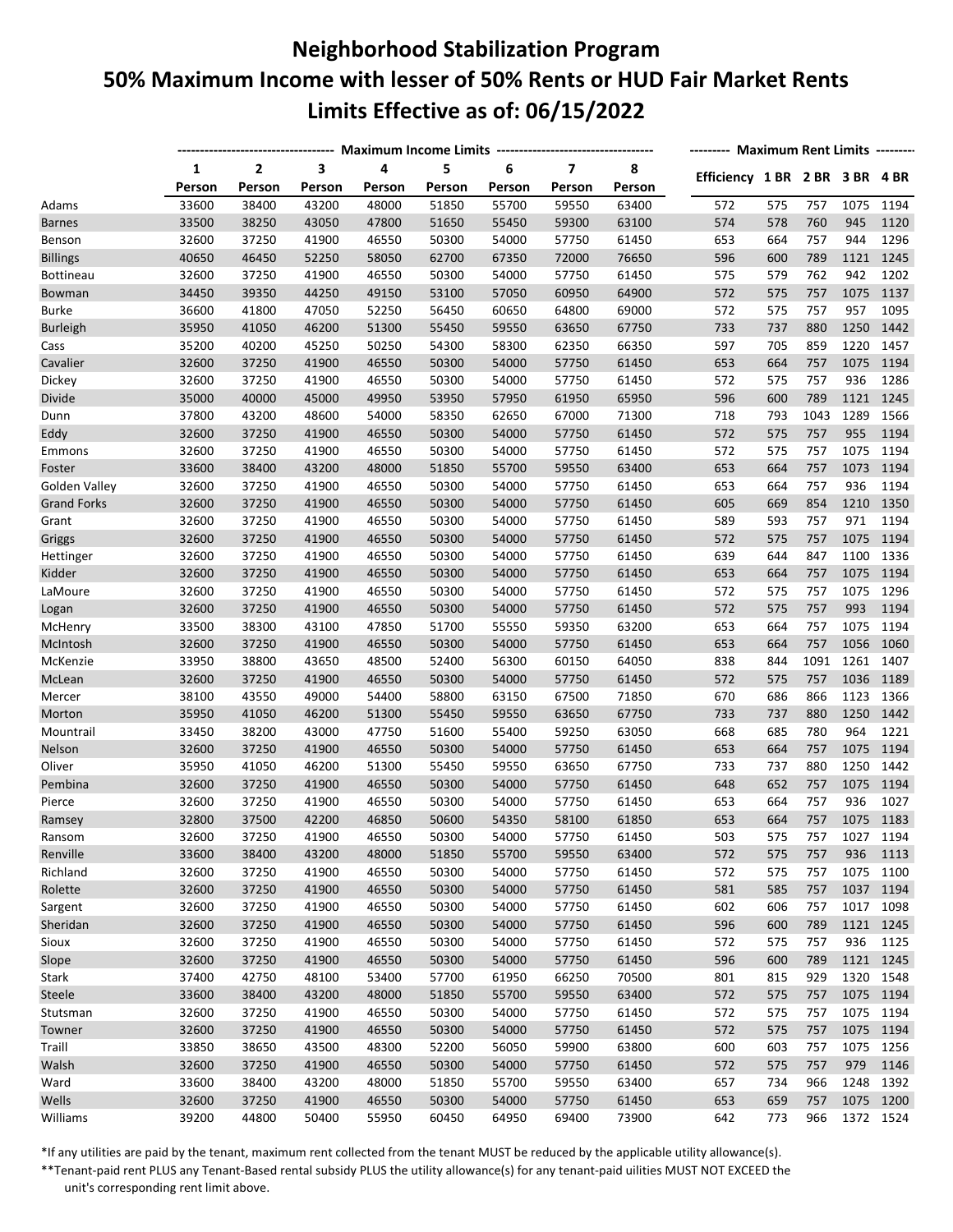## **Neighborhood Stabilization Program 50% Maximum Income with lesser of 50% Rents or HUD Fair Market Rents Recertification Limits Effective as of: 06/15/2022**

|                                     |             | ---------------- Maximum Income Limits ----------------------------------- |             |                |             |             |                                   |             |                                | -------- Maximum Rent Limits -------- |      |      |           |  |  |  |
|-------------------------------------|-------------|----------------------------------------------------------------------------|-------------|----------------|-------------|-------------|-----------------------------------|-------------|--------------------------------|---------------------------------------|------|------|-----------|--|--|--|
|                                     | 1<br>Person | 2<br>Person                                                                | 3<br>Person | 4<br>Person    | 5<br>Person | 6<br>Person | $\overline{\mathbf{z}}$<br>Person | 8<br>Person | Efficiency 1 BR 2 BR 3 BR 4 BR |                                       |      |      |           |  |  |  |
| Adams                               | 47040       | 53760                                                                      | 60480       | 67200          | 72590       | 77980       | 83370                             | 88760       | 572                            | 575                                   | 757  | 1075 | 1194      |  |  |  |
| <b>Barnes</b>                       | 46900       | 53550                                                                      | 60270       | 66920          | 72310       | 77630       | 83020                             | 88340       | 574                            | 578                                   | 760  | 945  | 1120      |  |  |  |
| Benson                              | 45640       | 52150                                                                      | 58660       | 65170          | 70420       | 75600       | 80850                             | 86030       | 653                            | 664                                   | 757  | 944  | 1296      |  |  |  |
| <b>Billings</b>                     | 56910       | 65030                                                                      | 73150       | 81270          | 87780       | 94290       | 100800                            | 107310      | 596                            | 600                                   | 789  | 1121 | 1245      |  |  |  |
| <b>Bottineau</b>                    | 45640       | 52150                                                                      | 58660       | 65170          | 70420       | 75600       | 80850                             | 86030       | 575                            | 579                                   | 762  | 942  | 1202      |  |  |  |
| Bowman                              | 48230       | 55090                                                                      | 61950       | 68810          | 74340       | 79870       | 85330                             | 90860       | 572                            | 575                                   | 757  | 1075 | 1137      |  |  |  |
| Burke                               | 51240       | 58520                                                                      | 65870       | 73150          | 79030       | 84910       | 90720                             | 96600       | 572                            | 575                                   | 757  | 957  | 1095      |  |  |  |
| <b>Burleigh</b>                     | 50330       | 57470                                                                      | 64680       | 71820          | 77630       | 83370       | 89110                             | 94850       | 733                            | 737                                   | 880  | 1250 | 1442      |  |  |  |
| Cass                                | 49280       | 56280                                                                      | 63350       | 70350          | 76020       | 81620       | 87290                             | 92890       | 597                            | 705                                   | 859  | 1220 | 1457      |  |  |  |
| Cavalier                            | 45640       | 52150                                                                      | 58660       | 65170          | 70420       | 75600       | 80850                             | 86030       | 653                            | 664                                   | 757  | 1075 | 1194      |  |  |  |
| Dickey                              | 45640       | 52150                                                                      | 58660       | 65170          | 70420       | 75600       | 80850                             | 86030       | 572                            | 575                                   | 757  | 936  | 1286      |  |  |  |
| Divide                              | 49000       | 56000                                                                      | 63000       | 69930          | 75530       | 81130       | 86730                             | 92330       | 596                            | 600                                   | 789  | 1121 | 1245      |  |  |  |
| Dunn                                | 52920       | 60480                                                                      | 68040       | 75600          | 81690       | 87710       | 93800                             | 99820       | 718                            | 793                                   | 1043 | 1289 | 1566      |  |  |  |
| Eddy                                | 45640       | 52150                                                                      | 58660       | 65170          | 70420       | 75600       | 80850                             | 86030       | 572                            | 575                                   | 757  | 955  | 1194      |  |  |  |
| Emmons                              | 45640       |                                                                            | 58660       | 65170          | 70420       | 75600       | 80850                             | 86030       | 572                            | 575                                   | 757  | 1075 | 1194      |  |  |  |
|                                     | 47040       | 52150<br>53760                                                             | 60480       |                | 72590       | 77980       | 83370                             | 88760       | 653                            | 664                                   | 757  | 1073 | 1194      |  |  |  |
| Foster                              | 45640       | 52150                                                                      | 58660       | 67200<br>65170 | 70420       | 75600       | 80850                             | 86030       | 653                            | 664                                   | 757  | 936  | 1194      |  |  |  |
| Golden Valley<br><b>Grand Forks</b> | 45640       | 52150                                                                      | 58660       | 65170          | 70420       | 75600       | 80850                             | 86030       | 605                            | 669                                   | 854  | 1210 | 1350      |  |  |  |
|                                     |             |                                                                            |             |                |             |             |                                   |             |                                |                                       |      |      |           |  |  |  |
| Grant                               | 45640       | 52150                                                                      | 58660       | 65170          | 70420       | 75600       | 80850                             | 86030       | 589                            | 593                                   | 757  | 971  | 1194      |  |  |  |
| Griggs                              | 45640       | 52150                                                                      | 58660       | 65170          | 70420       | 75600       | 80850                             | 86030       | 572                            | 575<br>644                            | 757  | 1075 | 1194      |  |  |  |
| Hettinger<br>Kidder                 | 45640       | 52150                                                                      | 58660       | 65170          | 70420       | 75600       | 80850                             | 86030       | 639                            |                                       | 847  | 1100 | 1336      |  |  |  |
|                                     | 45640       | 52150                                                                      | 58660       | 65170          | 70420       | 75600       | 80850                             | 86030       | 653                            | 664                                   | 757  | 1075 | 1194      |  |  |  |
| LaMoure                             | 45640       | 52150                                                                      | 58660       | 65170          | 70420       | 75600       | 80850                             | 86030       | 572                            | 575                                   | 757  | 1075 | 1296      |  |  |  |
| Logan                               | 45640       | 52150                                                                      | 58660       | 65170          | 70420       | 75600       | 80850                             | 86030       | 572                            | 575                                   | 757  | 993  | 1194      |  |  |  |
| McHenry                             | 46900       | 53620                                                                      | 60340       | 66990          | 72380       | 77770       | 83090                             | 88480       | 653                            | 664                                   | 757  | 1075 | 1194      |  |  |  |
| McIntosh                            | 45640       | 52150                                                                      | 58660       | 65170          | 70420       | 75600       | 80850                             | 86030       | 653                            | 664                                   | 757  | 1056 | 1060      |  |  |  |
| McKenzie                            | 47530       | 54320                                                                      | 61110       | 67900          | 73360       | 78820       | 84210                             | 89670       | 838                            | 844                                   | 1091 | 1261 | 1407      |  |  |  |
| McLean                              | 45640       | 52150                                                                      | 58660       | 65170          | 70420       | 75600       | 80850                             | 86030       | 572                            | 575                                   | 757  | 1036 | 1189      |  |  |  |
| Mercer                              | 53340       | 60970                                                                      | 68600       | 76160          | 82320       | 88410       | 94500                             | 100590      | 670                            | 686                                   | 866  | 1123 | 1366      |  |  |  |
| Morton                              | 50330       | 57470                                                                      | 64680       | 71820          | 77630       | 83370       | 89110                             | 94850       | 733                            | 737                                   | 880  | 1250 | 1442      |  |  |  |
| Mountrail                           | 46830       | 53480                                                                      | 60200       | 66850          | 72240       | 77560       | 82950                             | 88270       | 668                            | 685                                   | 780  | 964  | 1221      |  |  |  |
| Nelson                              | 45640       | 52150                                                                      | 58660       | 65170          | 70420       | 75600       | 80850                             | 86030       | 653                            | 664                                   | 757  | 1075 | 1194      |  |  |  |
| Oliver                              | 50330       | 57470                                                                      | 64680       | 71820          | 77630       | 83370       | 89110                             | 94850       | 733                            | 737                                   | 880  | 1250 | 1442      |  |  |  |
| Pembina                             | 45640       | 52150                                                                      | 58660       | 65170          | 70420       | 75600       | 80850                             | 86030       | 648                            | 652                                   | 757  | 1075 | 1194      |  |  |  |
| Pierce                              | 45640       | 52150                                                                      | 58660       | 65170          | 70420       | 75600       | 80850                             | 86030       | 653                            | 664                                   | 757  | 936  | 1027      |  |  |  |
| Ramsey                              | 45920       | 52500                                                                      | 59080       | 65590          | 70840       | 76090       | 81340                             | 86590       | 653                            | 664                                   | 757  |      | 1075 1183 |  |  |  |
| Ransom                              | 45640       | 52150                                                                      | 58660       | 65170          | 70420       | 75600       | 80850                             | 86030       | 503                            | 575                                   | 757  |      | 1027 1194 |  |  |  |
| Renville                            | 47040       | 53760                                                                      | 60480       | 67200          | 72590       | 77980       | 83370                             | 88760       | 572                            | 575                                   | 757  | 936  | 1113      |  |  |  |
| Richland                            | 45640       | 52150                                                                      | 58660       | 65170          | 70420       | 75600       | 80850                             | 86030       | 572                            | 575                                   | 757  | 1075 | 1100      |  |  |  |
| Rolette                             | 45640       | 52150                                                                      | 58660       | 65170          | 70420       | 75600       | 80850                             | 86030       | 581                            | 585                                   | 757  |      | 1037 1194 |  |  |  |
| Sargent                             | 45640       | 52150                                                                      | 58660       | 65170          | 70420       | 75600       | 80850                             | 86030       | 602                            | 606                                   | 757  |      | 1017 1098 |  |  |  |
| Sheridan                            | 45640       | 52150                                                                      | 58660       | 65170          | 70420       | 75600       | 80850                             | 86030       | 596                            | 600                                   | 789  |      | 1121 1245 |  |  |  |
| Sioux                               | 45640       | 52150                                                                      | 58660       | 65170          | 70420       | 75600       | 80850                             | 86030       | 572                            | 575                                   | 757  | 936  | 1125      |  |  |  |
| Slope                               | 45640       | 52150                                                                      | 58660       | 65170          | 70420       | 75600       | 80850                             | 86030       | 596                            | 600                                   | 789  |      | 1121 1245 |  |  |  |
| Stark                               | 52360       | 59850                                                                      | 67340       | 74760          | 80780       | 86730       | 92750                             | 98700       | 801                            | 815                                   | 929  |      | 1320 1548 |  |  |  |
| Steele                              | 47040       | 53760                                                                      | 60480       | 67200          | 72590       | 77980       | 83370                             | 88760       | 572                            | 575                                   | 757  |      | 1075 1194 |  |  |  |
| Stutsman                            | 45640       | 52150                                                                      | 58660       | 65170          | 70420       | 75600       | 80850                             | 86030       | 572                            | 575                                   | 757  | 1075 | 1194      |  |  |  |
| Towner                              | 45640       | 52150                                                                      | 58660       | 65170          | 70420       | 75600       | 80850                             | 86030       | 572                            | 575                                   | 757  |      | 1075 1194 |  |  |  |
| Traill                              | 47390       | 54110                                                                      | 60900       | 67620          | 73080       | 78470       | 83860                             | 89320       | 600                            | 603                                   | 757  |      | 1075 1256 |  |  |  |
| Walsh                               | 45640       | 52150                                                                      | 58660       | 65170          | 70420       | 75600       | 80850                             | 86030       | 572                            | 575                                   | 757  | 979  | 1146      |  |  |  |
| Ward                                | 47040       | 53760                                                                      | 60480       | 67200          | 72590       | 77980       | 83370                             | 88760       | 657                            | 734                                   | 966  | 1248 | 1392      |  |  |  |
| Wells                               | 45640       | 52150                                                                      | 58660       | 65170          | 70420       | 75600       | 80850                             | 86030       | 653                            | 659                                   | 757  |      | 1075 1200 |  |  |  |
| Williams                            | 54880       | 62720                                                                      | 70560       | 78330          | 84630       | 90930       | 97160                             | 103460      | 642                            | 773                                   | 966  |      | 1372 1524 |  |  |  |

\*If any utilities are paid by the tenant, maximum rent collected from the tenant MUST be reduced by the applicable utility allowance(s).

\*\*Tenant-paid rent PLUS any Tenant-Based rental subsidy PLUS the utility allowance(s) for any tenant-paid uilities MUST NOT EXCEED the unit's corresponding rent limit above.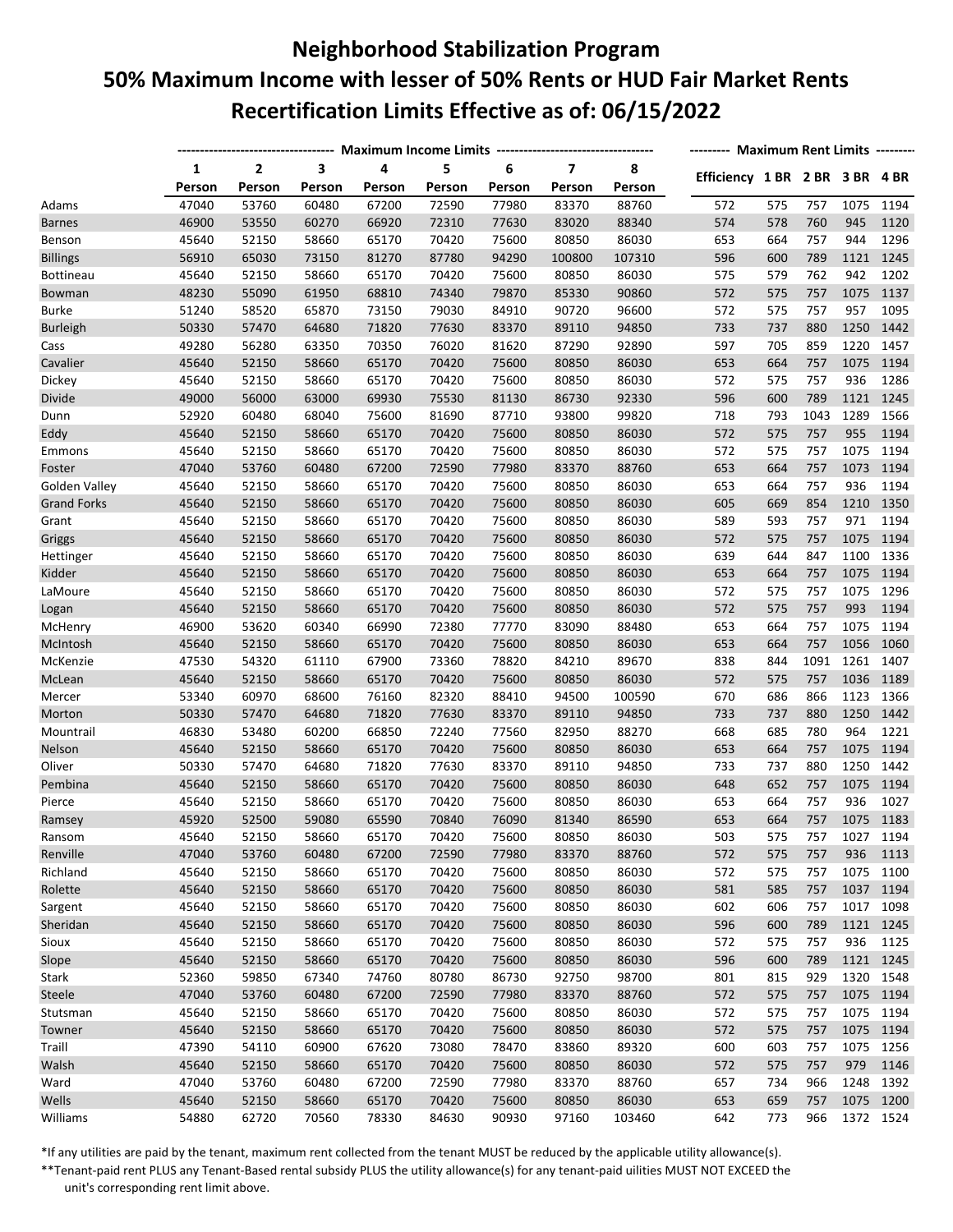## **Neighborhood Stabilization Program 120% Maximum Income with HUD Fair Market Rents Limits Effective as of: 06/15/2022**

|                    |        |        |        |        |        |        |                         |        |                                | -------- Maximum Rent Limits -------- |      |           |           |  |  |  |
|--------------------|--------|--------|--------|--------|--------|--------|-------------------------|--------|--------------------------------|---------------------------------------|------|-----------|-----------|--|--|--|
|                    | 1      | 2      | 3      | 4      | 5      | 6      | $\overline{\mathbf{z}}$ | 8      | Efficiency 1 BR 2 BR 3 BR 4 BR |                                       |      |           |           |  |  |  |
|                    | Person | Person | Person | Person | Person | Person | Person                  | Person |                                |                                       |      |           |           |  |  |  |
| Adams              | 80650  | 92150  | 103700 | 115200 | 124400 | 133650 | 142850                  | 152050 | 572                            | 575                                   | 757  | 1075      | 1194      |  |  |  |
| <b>Barnes</b>      | 80300  | 91800  | 103250 | 114700 | 123900 | 133100 | 142250                  | 151450 | 574                            | 578                                   | 760  | 945       | 1120      |  |  |  |
| Benson             | 78200  | 89400  | 100550 | 111700 | 120650 | 129600 | 138550                  | 147450 | 653                            | 664                                   | 757  | 944       | 1296      |  |  |  |
| <b>Billings</b>    | 97500  | 111450 | 125400 | 139300 | 150450 | 161600 | 172750                  | 183900 | 596                            | 600                                   | 789  | 1121      | 1245      |  |  |  |
| <b>Bottineau</b>   | 78200  | 89400  | 100550 | 111700 | 120650 | 129600 | 138550                  | 147450 | 575                            | 579                                   | 762  | 942       | 1202      |  |  |  |
| Bowman             | 82550  | 94350  | 106150 | 117950 | 127400 | 136850 | 146250                  | 155700 | 572                            | 575                                   | 757  | 1075      | 1137      |  |  |  |
| <b>Burke</b>       | 87800  | 100300 | 112850 | 125400 | 135450 | 145450 | 155500                  | 165550 | 572                            | 575                                   | 757  | 957       | 1095      |  |  |  |
| <b>Burleigh</b>    | 86200  | 98500  | 110800 | 123100 | 132950 | 142800 | 152650                  | 162500 | 733                            | 737                                   | 880  | 1250      | 1442      |  |  |  |
| Cass               | 84400  | 96500  | 108550 | 120600 | 130250 | 139900 | 149550                  | 159200 | 597                            | 705                                   | 859  | 1220      | 1470      |  |  |  |
| Cavalier           | 78200  | 89400  | 100550 | 111700 | 120650 | 129600 | 138550                  | 147450 | 653                            | 664                                   | 757  | 1075      | 1194      |  |  |  |
| Dickey             | 78200  | 89400  | 100550 | 111700 | 120650 | 129600 | 138550                  | 147450 | 572                            | 575                                   | 757  | 936       | 1286      |  |  |  |
| Divide             | 83900  | 95900  | 107900 | 119900 | 129450 | 139050 | 148650                  | 158250 | 596                            | 600                                   | 789  | 1121      | 1245      |  |  |  |
| Dunn               | 90700  | 103700 | 116650 | 129600 | 139950 | 150350 | 160700                  | 171050 | 718                            | 793                                   | 1043 | 1289      | 1646      |  |  |  |
| Eddy               | 78200  | 89400  | 100550 | 111700 | 120650 | 129600 | 138550                  | 147450 | 572                            | 575                                   | 757  | 955       | 1194      |  |  |  |
| Emmons             | 78200  | 89400  | 100550 | 111700 | 120650 | 129600 | 138550                  | 147450 | 572                            | 575                                   | 757  | 1075      | 1194      |  |  |  |
| Foster             | 80650  | 92150  | 103700 | 115200 | 124400 | 133650 | 142850                  | 152050 | 653                            | 664                                   | 757  | 1073      | 1194      |  |  |  |
| Golden Valley      | 78200  | 89400  | 100550 | 111700 | 120650 | 129600 | 138550                  | 147450 | 653                            | 664                                   | 757  | 936       | 1194      |  |  |  |
| <b>Grand Forks</b> | 78200  | 89400  | 100550 | 111700 | 120650 | 129600 | 138550                  | 147450 | 605                            | 669                                   | 854  | 1213      | 1462      |  |  |  |
| Grant              | 78200  | 89400  | 100550 | 111700 | 120650 | 129600 | 138550                  | 147450 | 589                            | 593                                   | 757  | 971       | 1194      |  |  |  |
| Griggs             | 78200  | 89400  | 100550 | 111700 | 120650 | 129600 | 138550                  | 147450 | 572                            | 575                                   | 757  | 1075      | 1194      |  |  |  |
| Hettinger          | 78200  | 89400  | 100550 | 111700 | 120650 | 129600 | 138550                  | 147450 | 639                            | 644                                   | 847  | 1100      | 1336      |  |  |  |
| Kidder             | 78200  | 89400  | 100550 | 111700 | 120650 | 129600 | 138550                  | 147450 | 653                            | 664                                   | 757  | 1075      | 1194      |  |  |  |
| LaMoure            | 78200  | 89400  | 100550 | 111700 | 120650 | 129600 | 138550                  | 147450 | 572                            | 575                                   | 757  | 1075      | 1296      |  |  |  |
| Logan              | 78200  | 89400  | 100550 | 111700 | 120650 | 129600 | 138550                  | 147450 | 572                            | 575                                   | 757  | 993       | 1194      |  |  |  |
| McHenry            | 80400  | 91850  | 103350 | 114850 | 124050 | 133200 | 142400                  | 151600 | 653                            | 664                                   | 757  | 1075      | 1194      |  |  |  |
| McIntosh           | 78200  | 89400  | 100550 | 111700 | 120650 | 129600 | 138550                  | 147450 | 653                            | 664                                   | 757  | 1056      | 1060      |  |  |  |
| McKenzie           | 81500  | 93100  | 104750 | 116400 | 125700 | 135000 | 144350                  | 153650 | 838                            | 844                                   | 1110 | 1372      | 1887      |  |  |  |
| McLean             | 78200  | 89400  | 100550 | 111700 | 120650 | 129600 | 138550                  | 147450 | 572                            | 575                                   | 757  | 1036      | 1189      |  |  |  |
| Mercer             | 91400  | 104450 | 117500 | 130550 | 141000 | 151450 | 161900                  | 172350 | 670                            | 686                                   | 866  | 1123      | 1366      |  |  |  |
| Morton             | 86200  | 98500  | 110800 | 123100 | 132950 | 142800 | 152650                  | 162500 | 733                            | 737                                   | 880  | 1250      | 1442      |  |  |  |
| Mountrail          | 80200  | 91700  | 103150 | 114600 | 123750 | 132950 | 142100                  | 151250 | 668                            | 685                                   | 780  | 964       | 1221      |  |  |  |
| Nelson             | 78200  | 89400  | 100550 | 111700 | 120650 | 129600 | 138550                  | 147450 | 653                            | 664                                   | 757  | 1075      | 1194      |  |  |  |
| Oliver             | 86200  | 98500  | 110800 | 123100 | 132950 | 142800 | 152650                  | 162500 | 733                            | 737                                   | 880  | 1250      | 1442      |  |  |  |
| Pembina            | 78200  | 89400  | 100550 | 111700 | 120650 | 129600 | 138550                  | 147450 | 648                            | 652                                   | 757  | 1075      | 1194      |  |  |  |
| Pierce             | 78200  | 89400  | 100550 | 111700 | 120650 | 129600 | 138550                  | 147450 | 653                            | 664                                   | 757  | 936       | 1027      |  |  |  |
| Ramsey             | 78700  | 89950  | 101200 | 112450 | 121450 | 130450 | 139450                  | 148400 | 653                            | 664                                   | 757  | 1075      | 1183      |  |  |  |
| Ransom             | 78200  | 89400  | 100550 | 111700 | 120650 | 129600 | 138550                  | 147450 | 503                            | 575                                   | 757  | 1027      | 1194      |  |  |  |
| Renville           | 80650  | 92150  | 103700 | 115200 | 124400 | 133650 | 142850                  | 152050 | 572                            | 575                                   | 757  | 936       | 1113      |  |  |  |
| Richland           | 78200  | 89400  | 100550 | 111700 | 120650 | 129600 | 138550                  | 147450 | 572                            | 575                                   | 757  | 1075      | 1100      |  |  |  |
| Rolette            | 78200  | 89400  | 100550 | 111700 | 120650 | 129600 | 138550                  | 147450 | 581                            | 585                                   | 757  |           | 1037 1194 |  |  |  |
| Sargent            | 78200  | 89400  | 100550 | 111700 | 120650 | 129600 | 138550                  | 147450 | 602                            | 606                                   | 757  | 1017 1098 |           |  |  |  |
| Sheridan           | 78200  | 89400  | 100550 | 111700 | 120650 | 129600 | 138550                  | 147450 | 596                            | 600                                   | 789  |           | 1121 1245 |  |  |  |
| Sioux              | 78200  | 89400  | 100550 | 111700 | 120650 | 129600 | 138550                  | 147450 | 572                            | 575                                   | 757  | 936       | 1125      |  |  |  |
| Slope              | 78200  | 89400  | 100550 | 111700 | 120650 | 129600 | 138550                  | 147450 | 596                            | 600                                   | 789  |           | 1121 1245 |  |  |  |
| Stark              | 89700  | 102550 | 115350 | 128150 | 138400 | 148650 | 158900                  | 169150 | 801                            | 815                                   | 929  | 1320 1554 |           |  |  |  |
| Steele             | 80650  | 92150  | 103700 | 115200 | 124400 | 133650 | 142850                  | 152050 | 572                            | 575                                   | 757  |           | 1075 1194 |  |  |  |
| Stutsman           | 78200  | 89400  | 100550 | 111700 | 120650 | 129600 | 138550                  | 147450 | 572                            | 575                                   | 757  | 1075 1194 |           |  |  |  |
| Towner             | 78200  | 89400  | 100550 | 111700 | 120650 | 129600 | 138550                  | 147450 | 572                            | 575                                   | 757  |           | 1075 1194 |  |  |  |
| Traill             | 81150  | 92750  | 104350 | 115900 | 125200 | 134450 | 143750                  | 153000 | 600                            | 603                                   | 757  | 1075 1256 |           |  |  |  |
| Walsh              | 78200  | 89400  | 100550 | 111700 | 120650 | 129600 | 138550                  | 147450 | 572                            | 575                                   | 757  | 979       | 1146      |  |  |  |
| Ward               | 80650  | 92150  | 103700 | 115200 | 124400 | 133650 | 142850                  | 152050 | 657                            | 734                                   | 966  | 1372      | 1653      |  |  |  |
| Wells              | 78200  | 89400  | 100550 | 111700 | 120650 | 129600 | 138550                  | 147450 | 653                            | 659                                   | 757  |           | 1075 1200 |  |  |  |
| Williams           | 94000  | 107400 | 120850 | 134300 | 145000 | 155750 | 166500                  | 177250 | 642                            | 773                                   | 966  |           | 1372 1524 |  |  |  |
|                    |        |        |        |        |        |        |                         |        |                                |                                       |      |           |           |  |  |  |

\*If any utilities are paid by the tenant, maximum rent collected from the tenant MUST be reduced by the applicable utility allowance(s).

\*\*Tenant-paid rent PLUS any Project-Based or Tenant-Based rental subsidy PLUS the utility allowance(s) for any tenant-paid uilities MUST NOT EXCEED the unit's corresponding rent limit above.